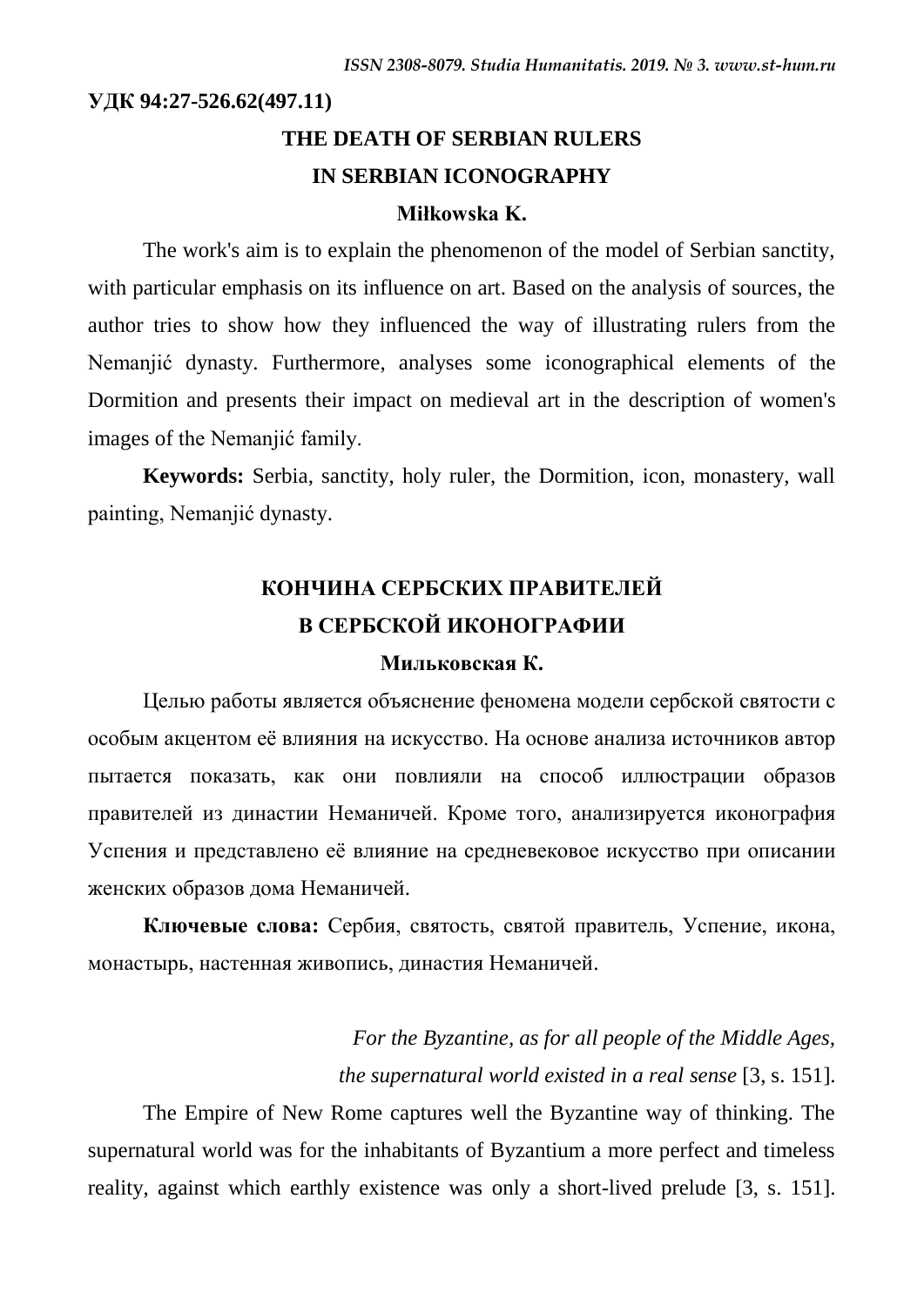This specific way of thinking penetrated all spheres of life. It also had, what I will try to indicate, a significant impact on art. The main aim of my article is to explain the phenomenon, which created the model of Serbian holiness, with particular emphasis on their impact on art. I will consider them, by using the example of the three types of characters: the martyr king, the monk king and the female ruler. It will indicate how the iconographic type of performances of members of Nemanjić family changed over the years.

Serbian beliefs about holiness are among the most characteristic and coherent phenomenon of this spiritual culture. They constitute a weave of universal Christian values and ideological content proper to the Serbian tradition [2, s. 100]. In the literature, it is emphasized that the cult of rulers doesn't exist in medieval Bosnia, Bulgaria and Croatia. It is a phenomenon unique for Serbia and inseparable from the case of Nemanjić dynasty, which was prevailing there between the 13th and 15th centuries. The dynasty was founded by Stefan Nemanja (reign 1166-1196). Since the coronation of his son Stefan II Nemanjić, the dynasty rulers exercised the title of the king of Serbia. His second son, Saint Sava, archbishop and creator of the autocephaly of the Serbian Church after canonization became the patron of dynasty and state phenomenon [7, p. 1451]. The myth created by the particularly distinctive triad of rulers: Jovan Vladimir – Stefan Dečanski – Lazar Hrebeljanović is a permanent bond of Serbian statehood. All of them were martyred. The lives of holy rulers present explanations and analyses of specific historical events – from fratricidal deprivation of the throne to the Turkish invasions. The martyrdom of Serbian dying ends with Lazar's death (1389). Symbolically, however, it marked the beginning of a fivecentury tragic chapter in Serbian history, a period of Turkish rule during which the Serbian martyrium expanded to include new victims, like the Christian patriots. The idea of martyrdom will serve in particular the Church and Serbia, but the Serbian martyr will cross the national qualities and become a Slav martyr [2, s. 84]. Thus, a concept of Balkan warrior for faith and freedom who goes beyond the geographical boundaries would be created.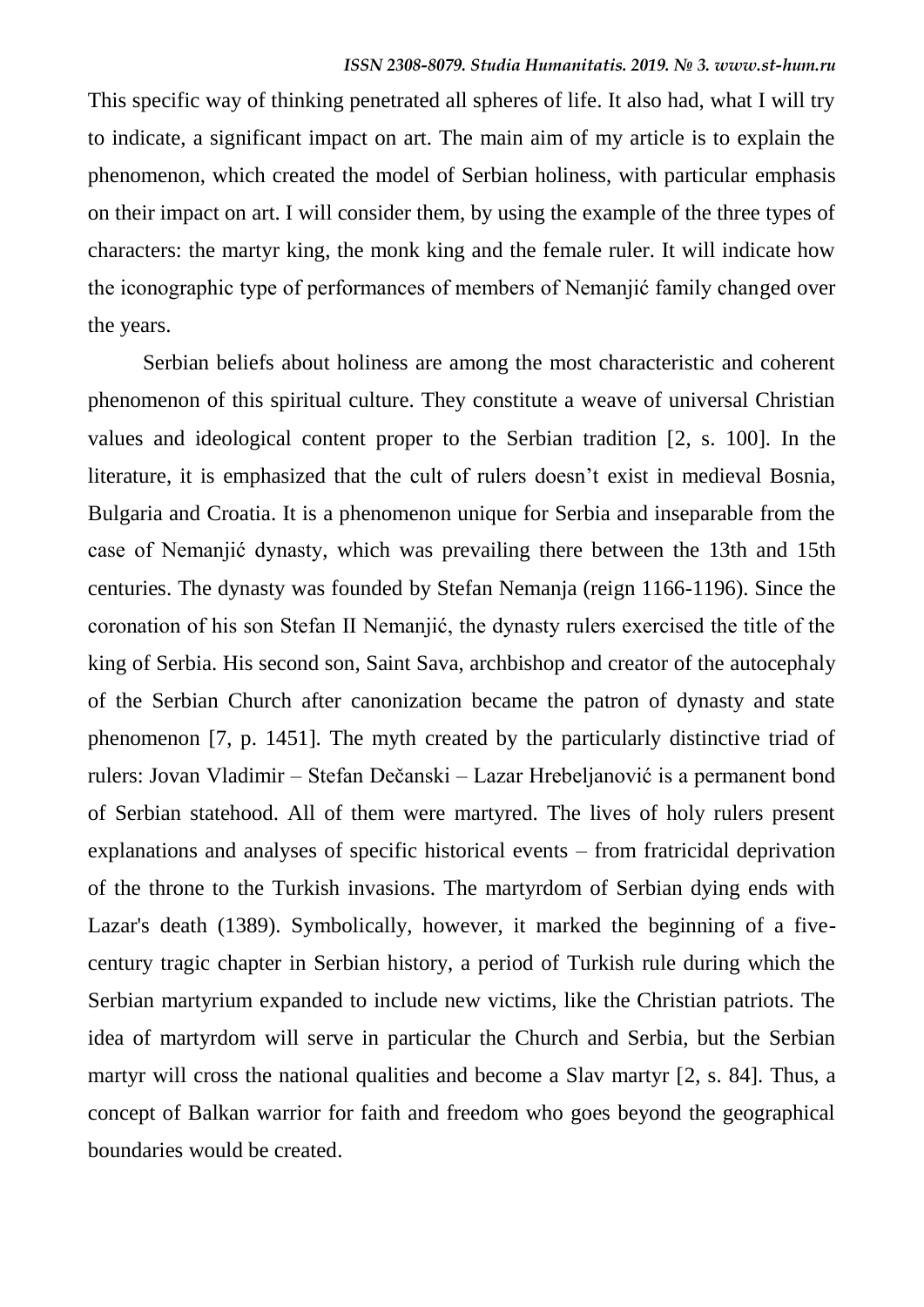One of many important factors, which determined the model of Serbian sanctity, was the geographical location, associated with this influence of the Byzantine culture. The introduction of Christianity also played a huge role. It is claimed that Slavs didn't have a well-organized forms of pagan worship, which is why they generally treated Christianity not as new principle of social, family and spiritual life, but as a set of elements non-antagonistically added to the native culture, which later on led to the symbiosis of pagan and Christian motifs [4, s. 14]. Balkans due to their geographical localization and lack of coherent and well-defined belief system seem to be vulnerable to various types of influence. This is especially visible in the Old Serbian literature. Being in the sphere of influence of Byzantine culture, took from it the basic literary worldview. Undoubtedly, an important model for Old Serbian hagiographies were the Western and Eastern life stories which were based on the model of ancient biographies, Greeks and Romans. References to literature and ancient history should have been well known to the recipients. This proves vividly that the myths concerning the ancient heroes remained alive and sound in the ancient Serbian culture.

Another important factor which contributed to the creation of Serbian model of holiness was, present in Byzantium and developed in following centuries also in Russia, sacralisation of rulers. From the beginning Christianity faced the existence of empire and emperor. When Christianity became the official religion of the empire the pagan *pontifex maximus* became a Christian ruler, which meant giving up many of his prerogatives. In fact, little of them remained – the holy title and certain liturgical functions [9, s. 6]. One of the most characteristic traits of Byzantine system was the overwhelming power of central authority. It had no effective constrains, except for those which arose from divine law [3, s. 33]. The idea of parallelism of the monarch and God was adopted from Byzantium to Serbia. However, this idea itself didn't mean the sacramental sacrifice. Sacralisation doesn't presuppose the ruler's lioness to God but the recognition that the monarch is endowed with special charisma, unique grace due to which he begins to be treated as supernatural being [9, s. 14]. The future development of this thought depended on the political situation. As so, in Russia,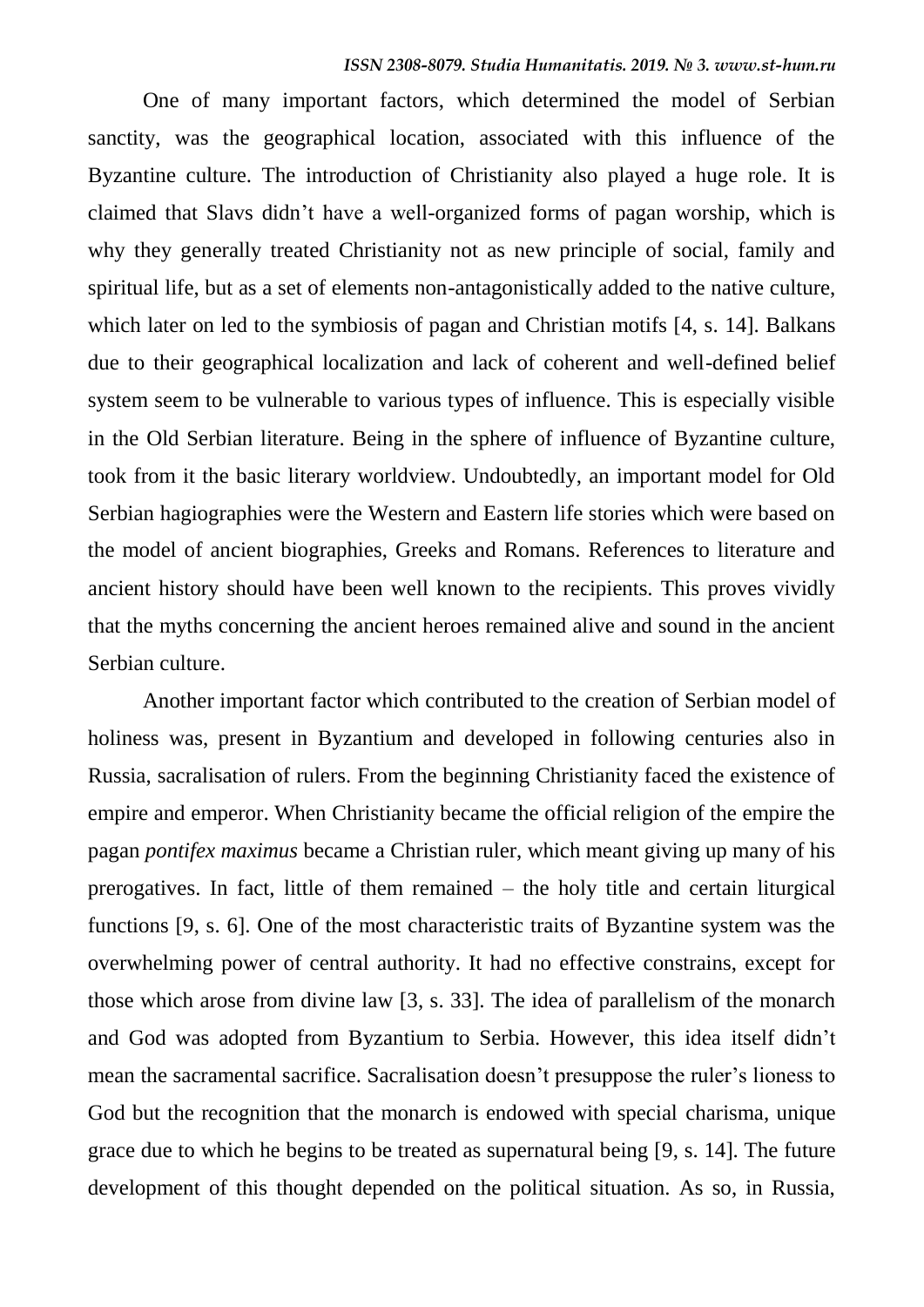after the fall of Constantinople it changed into the idea of Moscow as the Third Rome.

Moreover, the creativity of hagiographers also played an important role. The greatest initiator of the cults of Serbian rulers was the Serbian archbishop Danilo II. He lived in the years 1270-1337. He established, inter alia, the cult of Helen of Anjou (about 1236-1314) and Milutin (1253-1321). However, he did not develop the cult of Dragutin and Stefan Dečanski.

The above observations are one of the premises testifying to the multitude and diversity of reasons for the creation of a special culture around the Nemanjić dynasty in Serbia. Another is revealed by the careful analysis of aspects related to death narratives and the deaths of Serbian rulers.

#### **King-martyrs**

The figure that opens the Serbian martyrium and at the same time sets the Christian direction for Serbian state is Jovan Vladimir, murdered in 1015 by his brother in law Jovan Vladislav. His sacrifice became the founding act of the future Nemanić state. What is more, his example of life led to creation of specific model of ruler-martyrs. In the literature rulers are often presented on the basis of dichotomy comparisons [5, s. 119]. Their holiness is manifested, among others, in superhuman possibilities. Epithets and glorifying descriptions also appear many times as so as references to the world of nature. All those aspects point towards special exaltation of the holy rulers in literature, but on the other hand indicate the repetitiveness and schematic of the descriptions.

In the Middle Ages, descriptions of "good" and "bad" death functioned in parallel. Good is usually prepared, affecting the whole community and mourned. Evil one is fast and sudden, leaving no room for rituals and thoughts.

The type of martyr ruler is depicted on the hagiographic icon presenting the holy king Stefan Dečanski dated 1577, and originating from the Tsar's Lavra in Dečani. The icon consists of the main image and surrounding it from three sides, 17 smaller scenes. The ruler was presented in full form, on the throne, with his feet resting on a footrest. His robe is richly decorated. He holds a cross in his right hand,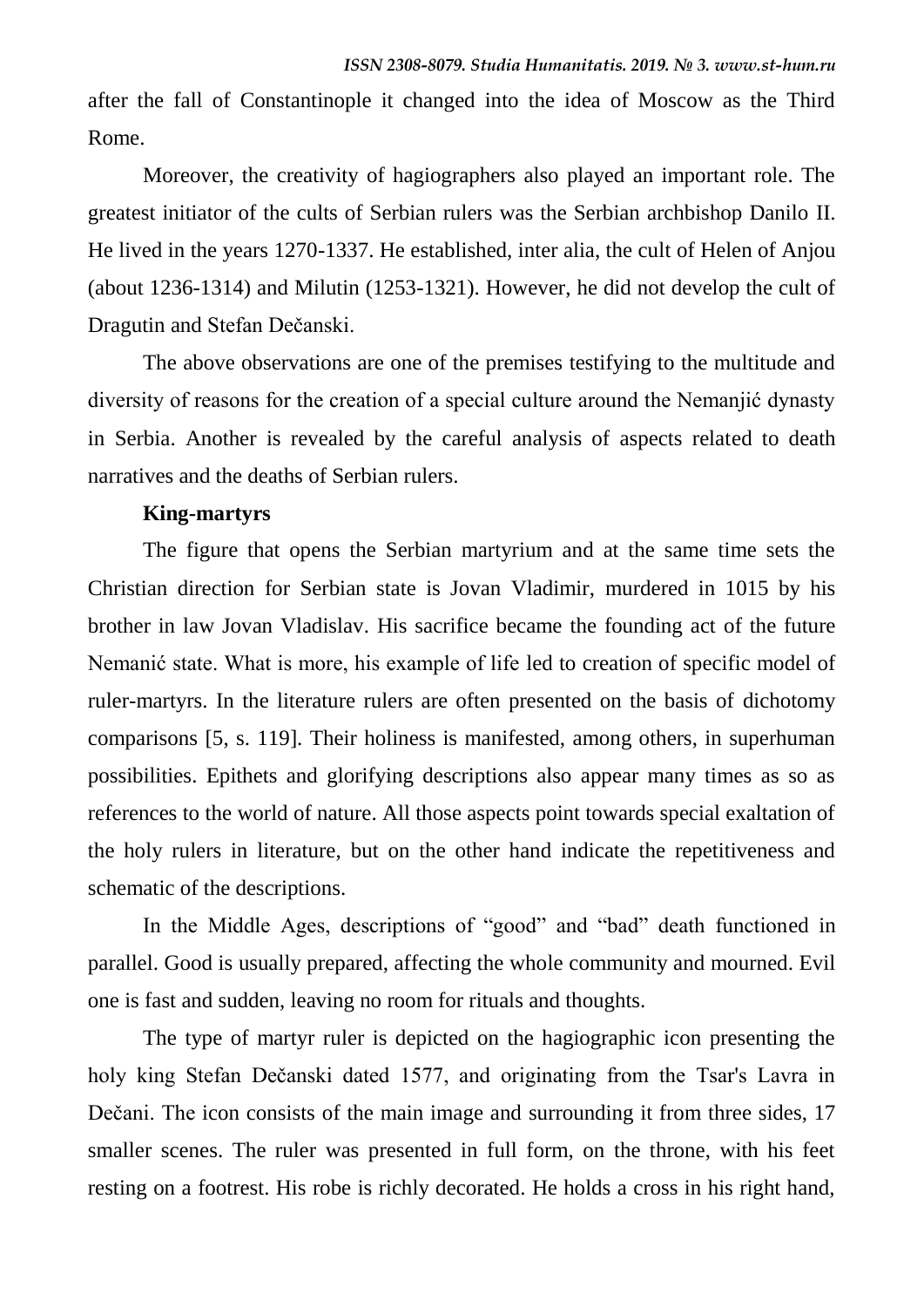underlining his martyrdom and a scroll in his left. Soldiers were shown on both sides of the ruler. They were presented with spears in their hands. This is a reference to the battle with the Bulgarians from 1330, shown in the lower register of the icon. The Saint is depicted in a closed crown and with a nimbus. His face, with long dark hair and beard, expresses seriousness and focus. Above the figure of the ruler, respectively, on both sides of the main performance, Christ Emanuel and two angels were depicted. Imaginations in glues show successively scenes from the life of Saint Stefan Dečanski. Particularly important for the course of my argument is the scene in the lower right corner, showing the death of the king and the dream scene, in which the figure of Saint Nicholas appears. Of the scenes on the left and right of the throne king, three relate to the apparitions of St. Nicholas. All of them were placed in the left register.

For better understanding of the presence of this Orthodox Saint in art, it is necessary to include the history of Stefan Dečanski's life. Stefan Uroš III Dečanski reigned in the years 1321-1331. He was the son of Saint. King Stefan Uroš II Milutin (1282-1321), grandson of Stefan Uroš I (1243-1276) and great-grandson of St. Stefan (1196-1228), the first crowned (and doubly) Serbian king, brother of St. Sava, the first Serbian archbishop and organizer of the autocephalous Serbian Church. The hagiography of the Slavonic Church cultivates three life stories of St. Stefan Dečanski [6, s. 147]. The first of them was written by a student of archbishop Danilo, the next by Grzegorz Cambłak, while the third, short, is associated with Cambłak's life. The cult of Stefan Dečanski arose after his death and was created, as were mentioned, in connection with the life written by Cambłak. Only in it was described the death of the ruler and meeting with Saint Nicholas. Stefan Dečanski due to a conflict with his father, Stefan Milutin, as a punishment, was sent to Constantinople, to the court of Simonida, wife of Milutin. He was blinded along the way. In the hagiographic piece St. Nicolas appears to the dreaming Stefan three times. The first vision took place shortly after loss of the sight. St. Nicolas asked Stefan not to worry because soon he will be able to see again [6, s. 148].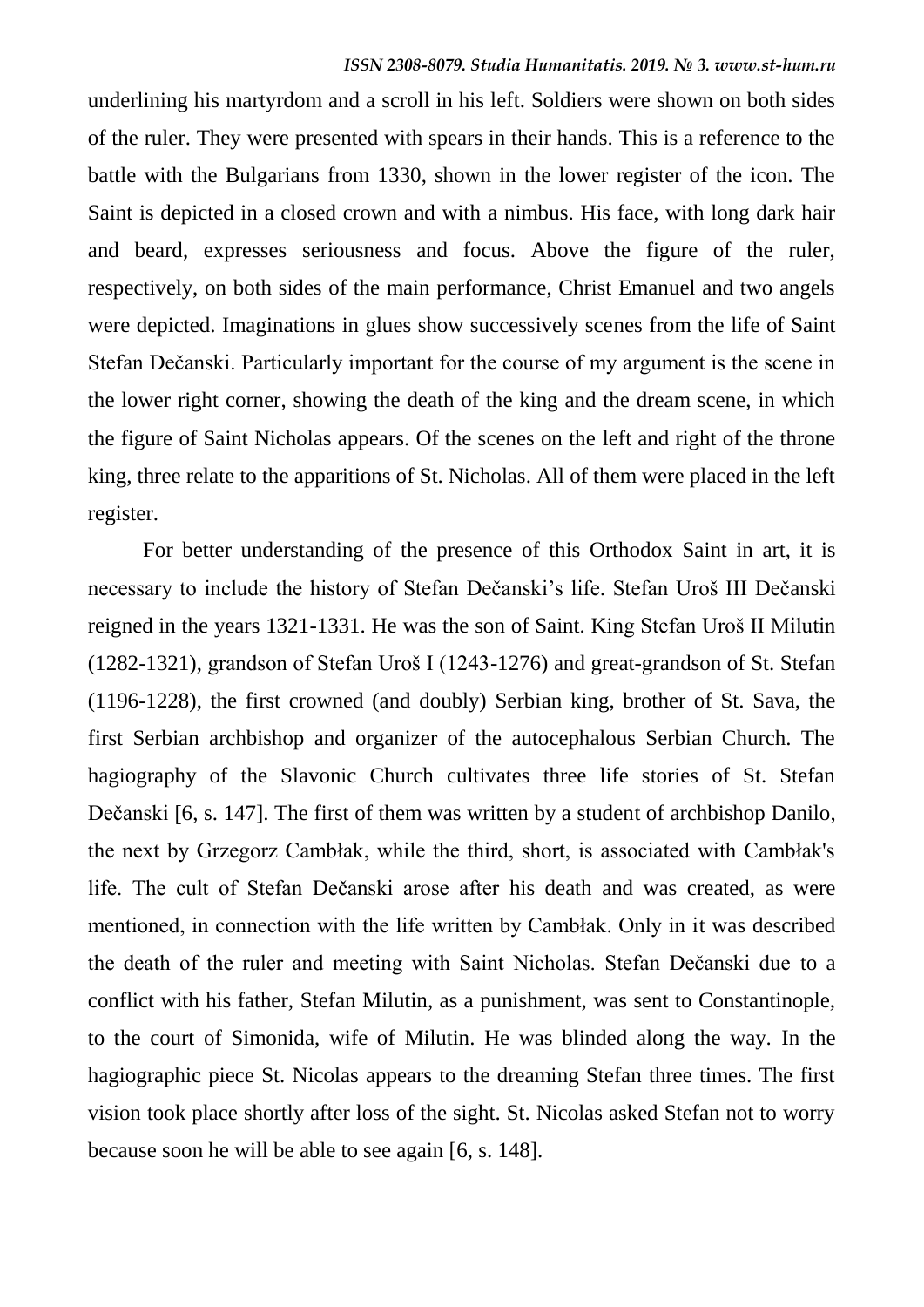The illustration of this fragment is the second scene from the top in the left register of the icon. It depicts the sleeping King Stefan, resting on a bed and Saint bending over him. In orthodox art, sleep is often imagined by placing the body quite freely and supporting the head with one hand [8, s. 287]. Stefan Dečanski was presented in a similar way. The ruler has a nimbus and a crown on his head. His body is covered with dark fabric. On the icon from Dečani the described scene of the second meeting is shown as the king is sitting on the throne with a cane in his hand and St. Nicholas. Saint extends towards the king a hand on which, according to Cambłak's description, eyeballs can be seen. The third and final meeting takes place before the death of the king. The scene of death on the icon depicts Stefan, with a nimbus and in his robes, lying on a catafalque. He is imagined in the same way as on other images from his life. Among the figures leaning over the king one can recognize St. Nicholas.

It should be noted that the incorporation of the story of Stefan Uroš III into the cycle associated with Saint. St. Nicholas gave the Serbian king gave an opportunity to become a hero in Old Russian literature and art. Similarly to Russia, also in the homeland of this Serbian ruler interest in him clearly increased since the mid-16th century, when in the area of the renovated Serbian Patriarchate based in Peć, there were many performances linking the figure of Stefan with his heavenly protector [6, s. 156]. This performance is also a testimony to the existence and popularity of the holy rulers of the Nemanjić dynasty many years after their reign.

#### **Female ruler**

The presence of women's images in both texts and in medieval art is negligible. Until Western ideals of romantic love reached Byzantium, one of the foundations of Byzantine mentality was anti-feminism [3, s. 220]. Searching for the sources of this phenomenon, it was noticed that the Byzantine attitude towards holy women reflects their general attitude towards women – they are torn between the Old Testament, containing a description of God's creation of the world, in it a man and a woman, and the presentation of Eve [3, s. 220]. In the New Testament, a significant part of the characters are men. Women occur rarely, but they play important roles, especially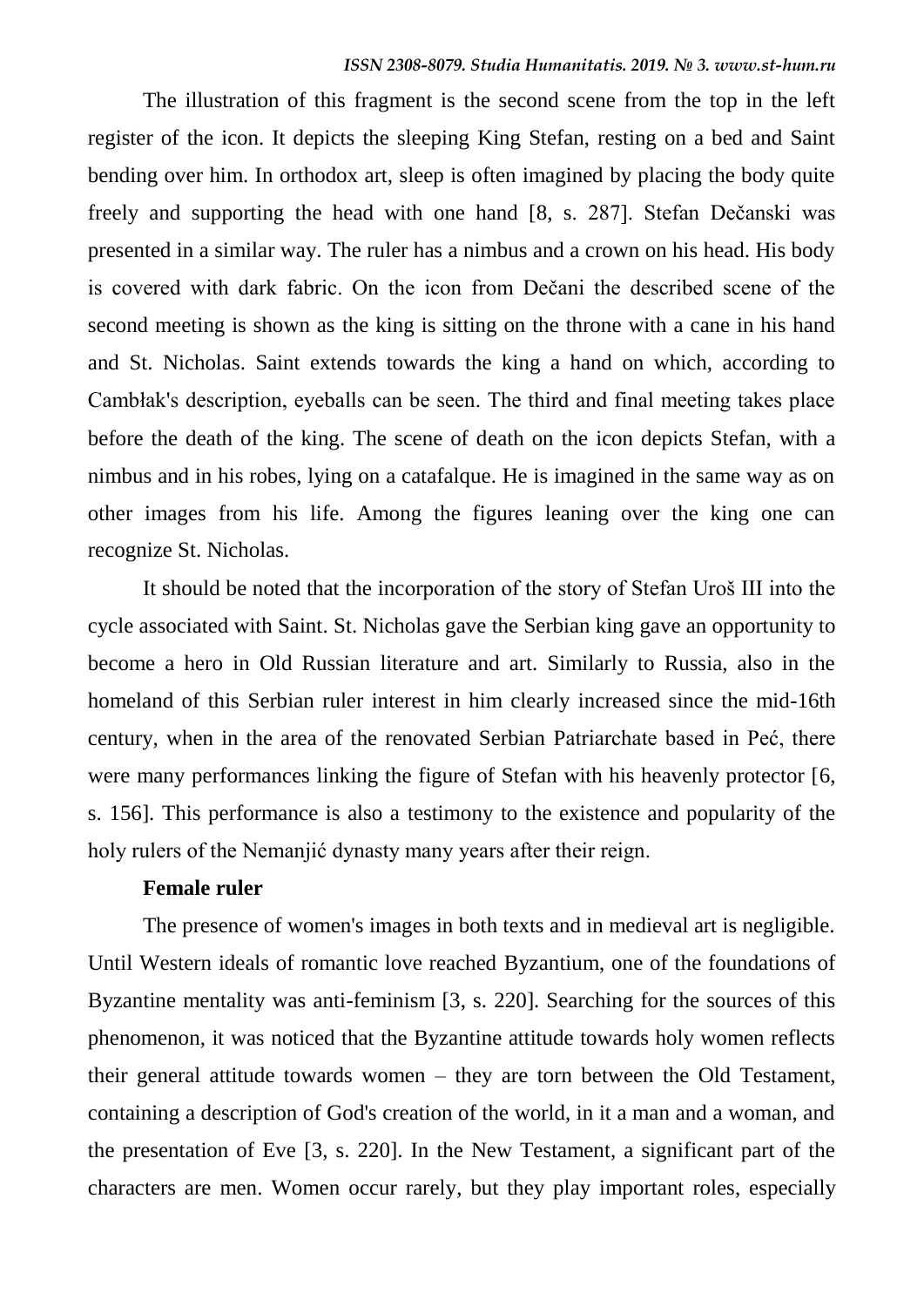Virgin Mary, who is the instrument of human salvation, giving birth to Christ [1, p. 10]. The cult of the Mother of God developing and very important for Byzantium is not directly linked to the greater popularity of holy women.

The reasons for the lack of equality between holy women and holy men are still not fully understood by science. They may result from general negative beliefs about the nature of women [1, p. 12]. Old Serbian literature and art are characterized by disproportion in the assessment of women and men. Mary's death was the prototype of a perfect death for a Christian, and perhaps this was the consequence of treating the image of Virgin's death as a model for performances showing the dying of Saints [8, s. 264]. The performance, modelled on the stage of Dormition, is a fresco showing the last moments of Anna Dandolo from the narthex of the monastery in Sopoćiani. The monastery was created to serve as both a cathedral and mausoleum.

The scene takes place on background of the temple. A group of people bends over Anna Dandolo, lying with a headscarf. The ruler is portrayed "as alive", with her hands folded across her chest. Also presented here is the archangel who holds in his hands a small figure wrapped in a shroud. Next to it, Christ is depicted, holding out his hands towards her. It is this fragment of the image that most strongly indicates the alignment of this image from the representations of the Dormition. The main point of the Dormition iconography seems to be the relationship between Mary and Jesus holding the eidolon. Here we see the dead body of the Mother of God and Her living, immortal soul. As a source of such a performance, researchers recall Byzantine iconography, in which death was depicted in various ways. Before reaching Heaven or the Underworld, the soul of the deceased had to undergo a weighing process. This scene was often included in the complex performances of the Last Judgment. The soul takes the form of a small, naked figure standing before the scales of justice – on one side with Archangel Michael, the other with a devil or several demons. The scene from Sopoćiani not only imitates the iconography of the Dormition, but is intended to reflect the meeting of two courts – terrestrial and celestial. The dying queen is accompanied by members of the Serbian royal court on the one hand, and Christ and the Virgin Mary on the other. The Byzantines imagined God and the Kingdom of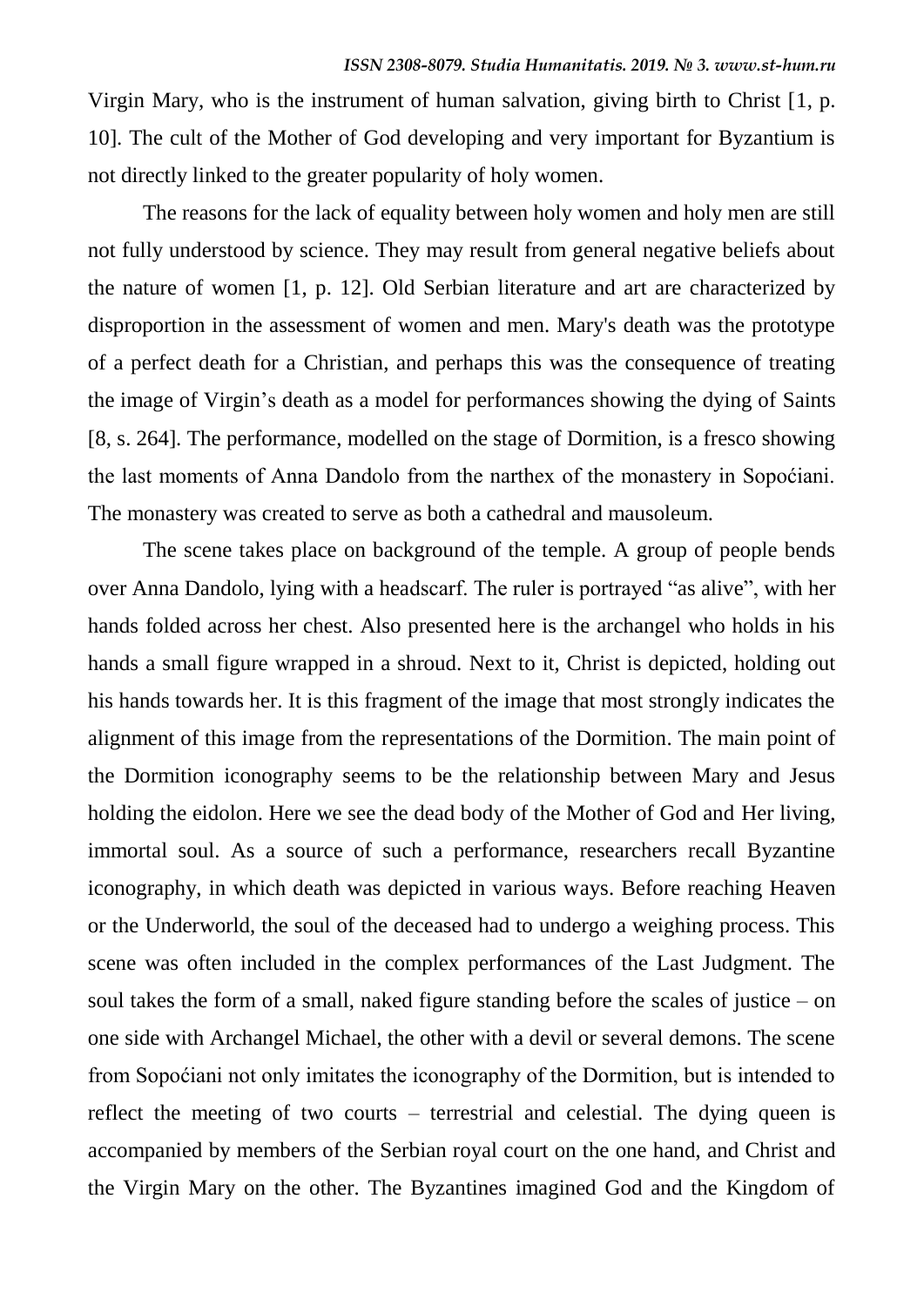Heaven like the court of Constantinople [3, s. 151]. Members of the court, depicted on the right, perform praising gestures with their hands. On the other side of the bed Christ was presented with the Mother of God. The scene in Sopoćiani can be interpreted as mutual intercession and recommending Anna's soul.

Summing up the above performances, it is worth noting that Serbian art, despite being consistent with the artistic tradition of the Eastern Church, did not stick to the tradition or established forms. The discussing works of art are closely related to the Nemanjić dynasty. They are used to create and build worship of these rulers.

### **Conclusion**

The rulers of the Nemanjić dynasty, building churches-mausoleums, created a special "pantheon" of Serbian saints. This phenomenon functioned in parallel with others, such as the sacralisation of power and the development of hagiographic literature, but it had characteristic elements that I tried to highlight in this work. Analysis of the source texts shows the multitude of ways to describe Nemanjić dynasty, and thus their significant role in art and culture. Stories of holy rulers were combined in iconography with biblical and apocryphal figures. A special performance in this context is the Dormition. It was an important role model for depicting the death scenes of the Nemanjić family.

### **Bibliography:**

1. Holy women of Byzantium. Ten Saints' lives in English Translation / Ed. A.M. Talbot. Washington: Dumbarton Oaks research library and collection, 1996. 352 p.

2. Lis I. Święci w kulturze duchowej i ideologii Słowian prawosławnych w średniowieczu (do XV w.). Kraków: Scriptum, 2004. 193 s.

3. Mango C. Historia Bizancjum / Tł. M. Dąbrowska. Gdańsk: Marabut, 2004. 311 s.

4. Naumow A. Apokryfy w systemie literatury cerkiewnosłowiańskiej. Wrocław: Zakład Narodowy im. Ossolińskich. Wydawnictwo Polskiej Akademii Nauk, 1976. 122 s.